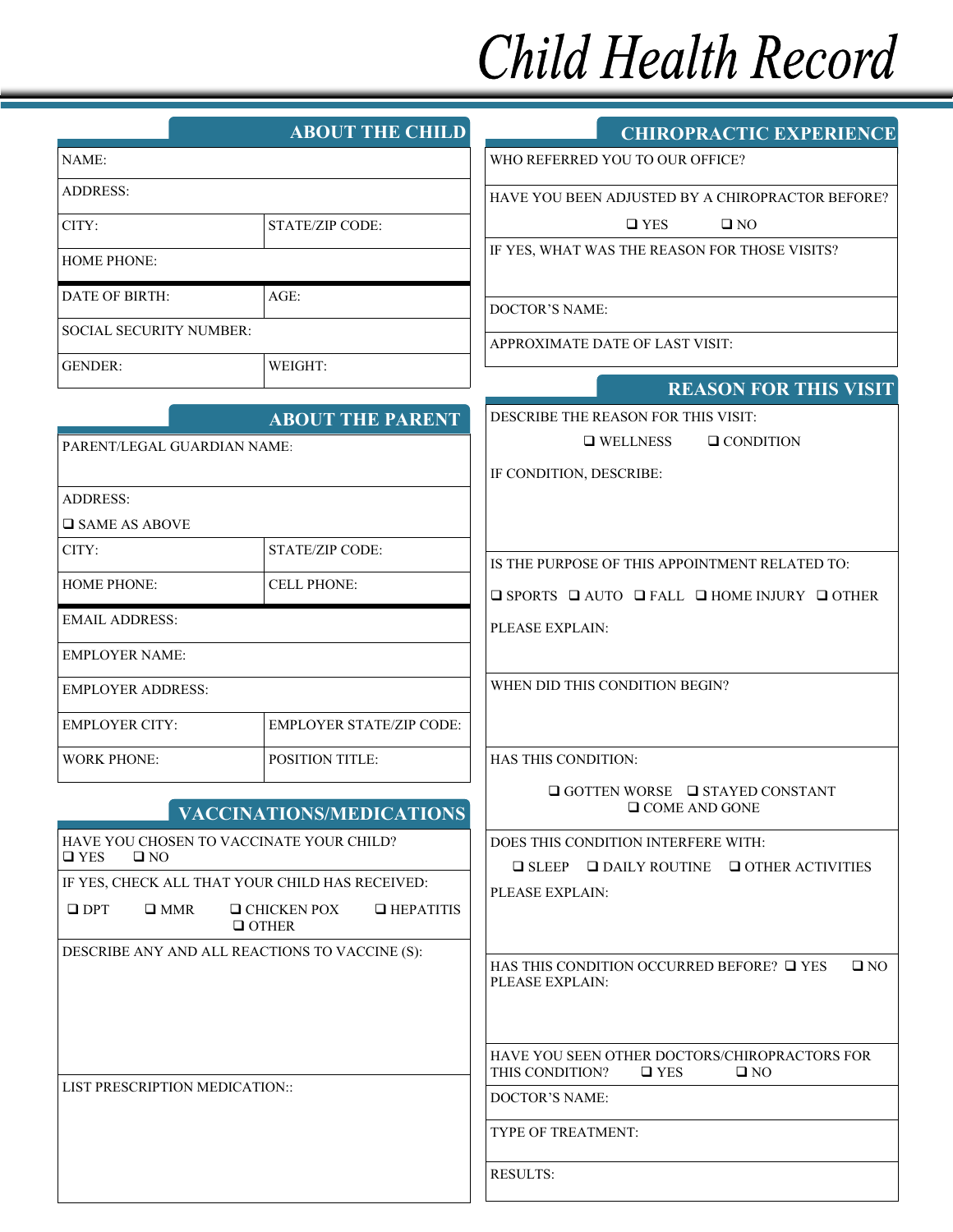## *COMPLETE THIS PAGE FOR CHILDREN 6-13 YEARS OF AGE*

| <b>CHILD'S CURRENT HEALTH</b>                                                                                                                                                            |                                                 |                                                                                                                                                                                                                                                                                | <b>CHILD'S HEALTH HISTORY</b>                |  |
|------------------------------------------------------------------------------------------------------------------------------------------------------------------------------------------|-------------------------------------------------|--------------------------------------------------------------------------------------------------------------------------------------------------------------------------------------------------------------------------------------------------------------------------------|----------------------------------------------|--|
| HAS YOUR CHILD EVER TAKEN ANTIBIOTICS? □ YES<br>$\square$ NO<br>PLEASE EXPLAIN:<br>HAS YOUR CHILD EVER HAD A BONE FRACTURE OR JOINT                                                      |                                                 | <b>INSTRUCTIONS:</b> Please check each of the conditions that the<br>child now or has had in the past. While they may seem unrelated to<br>the purpose of the appointment, they can affect the overall<br>diagnosis, care plan and the possibility of being accepted for care. |                                              |  |
| DISLOCATION?<br>$\square$ YES<br>$\square$ NO<br>PLEASE EXPLAIN:                                                                                                                         | $\Box$ ANXIETY                                  | <b>DEPRESSION</b>                                                                                                                                                                                                                                                              | $\Box$ LEARNING<br><b>PROBLEMS</b>           |  |
| HAS YOUR CHILD EVER BEEN HOSPITALIZED? □ YES<br>$\square$ NO                                                                                                                             | $\Box$ ASTHMA/<br><b>ALLERGIES</b>              | $\Box$ NECK PAIN/<br><b>STIFFNESS</b>                                                                                                                                                                                                                                          | $\Box$ BEHAVIOR<br><b>PROBLEMS</b>           |  |
| PLEASE EXPLAIN:                                                                                                                                                                          | $\Box$ BACK PAIN/<br><b>STIFFNESS</b>           | $\Box$ HIP, KNEE,<br><b>ANKLE PAIN</b>                                                                                                                                                                                                                                         | $\Box$ SHOULDER, ELBOW,<br><b>WRIST PAIN</b> |  |
| HAS YOUR CHILD EVER BEEN IN A CAR ACCIDENT? □ YES<br>$\square$ NO                                                                                                                        | $\Box$ HEADACHES                                | <b>HYPERACTIVITY</b>                                                                                                                                                                                                                                                           | <b>□</b> STRESS                              |  |
| PLEASE EXPLAIN:                                                                                                                                                                          | $\Box$ DIARRHEA                                 | $\Box$ CONSTIPATION                                                                                                                                                                                                                                                            | $\square$ URINARY PROBLEM                    |  |
| $\square$ NO<br>HAS YOUR CHILD EVER HAD SURGERY?<br>$\Box$ YES                                                                                                                           |                                                 |                                                                                                                                                                                                                                                                                |                                              |  |
| PLEASE EXPLAIN:                                                                                                                                                                          |                                                 |                                                                                                                                                                                                                                                                                | <b>NUTRITION</b>                             |  |
|                                                                                                                                                                                          |                                                 | DO YOU HAVE ANY CONERNS ABOUT YOUR CHILD'S DIET?                                                                                                                                                                                                                               |                                              |  |
| DOES YOUR CHILD HAVE DIFFICULTY INTERACTING WITH<br>OTHERS? □ YES<br>$\square$ NO                                                                                                        |                                                 | $\square$ YES<br>$\square$ NO                                                                                                                                                                                                                                                  |                                              |  |
| PLEASE EXPLAIN:                                                                                                                                                                          | PLEASE EXPLAIN:                                 |                                                                                                                                                                                                                                                                                |                                              |  |
|                                                                                                                                                                                          |                                                 |                                                                                                                                                                                                                                                                                |                                              |  |
| HAVE YOU OR ANYONE ELSE NOTICED THAT YOUR CHILD IS<br>NERVOUS, TWITCHES, SHAKES OR EXHIBITS ROCKING BEHAVIOR?<br>$\Box$ YES<br>$\square$ NO<br>PLEASE EXPLAIN:                           | PLEASE EXPLAIN:                                 | DOES YOUR CHILD HAVE FOOD ALLERGIES?<br>$\square$ YES<br>$\square$ NO                                                                                                                                                                                                          |                                              |  |
| DOES YOUR CHILD EVER BANG HIS/HER HEAD REPEATEDLY<br>AGAINST A WALL, BED, OR OTHER OBJECT? □ YES<br>$\square$ NO<br>PLEASE EXPLAIN:                                                      | <b>OCCURING SKIN RASHES?</b><br>PLEASE EXPLAIN: | DOES YOUR CHILD HAVE PERSISTENT OR INTERMITTENTLY<br>$\square$ YES<br>$\square$ NO                                                                                                                                                                                             |                                              |  |
| HAS YOUR CHILD BEEN INVOLVED IN ANY HIGH IMPACT/CONTACT<br>TYPE SPORTS (I.E.: SOCCER, FOOTBALL, MARTIAL ARTS,<br>GYMNASTICS, ETC.)<br>$\sqcup$ YES<br>$\sqcup$ NO<br><b>PLEASE LIST:</b> | PLEASE EXPLAIN:                                 | DOES YOUR CHILD TAKE VITAMIN SUPPLEMENTS?<br>$\square$ YES<br>$\square$ NO                                                                                                                                                                                                     |                                              |  |
| PLEASE RATE YOUR CHILD'S STRESS LEVELS ON A SCALE OF 1-10<br>$(10=HIGH)$                                                                                                                 |                                                 | DOES YOUR CHILD ELIMINATE STOOLS EACH DAY?                                                                                                                                                                                                                                     |                                              |  |
| <b>SCHOOL:</b> $1 \t2 \t3 \t4 \t5$<br>8<br>9<br>6<br>$\overline{7}$<br>- 10                                                                                                              | PLEASE EXPLAIN:                                 | $\square$ YES<br>$\square$ NO                                                                                                                                                                                                                                                  |                                              |  |
| PERSONAL: 1<br>$2 \quad 3$<br>$\overline{4}$<br>5<br>6<br>$7\degree$<br>8<br>10<br>9                                                                                                     |                                                 |                                                                                                                                                                                                                                                                                |                                              |  |
| PLEASE EXPLAIN:                                                                                                                                                                          | DINNER?                                         | WHAT DOES YOUR CHILD USUALLY EAT FOR BREAKFAST, LUNCH,                                                                                                                                                                                                                         |                                              |  |
| WHAT CHANGES (IF ANY) IN YOUR CHILD'S HEALTH OR BEHAVIOR<br>WOULD YOU LIKE ACCOMPLISHED?                                                                                                 |                                                 |                                                                                                                                                                                                                                                                                |                                              |  |